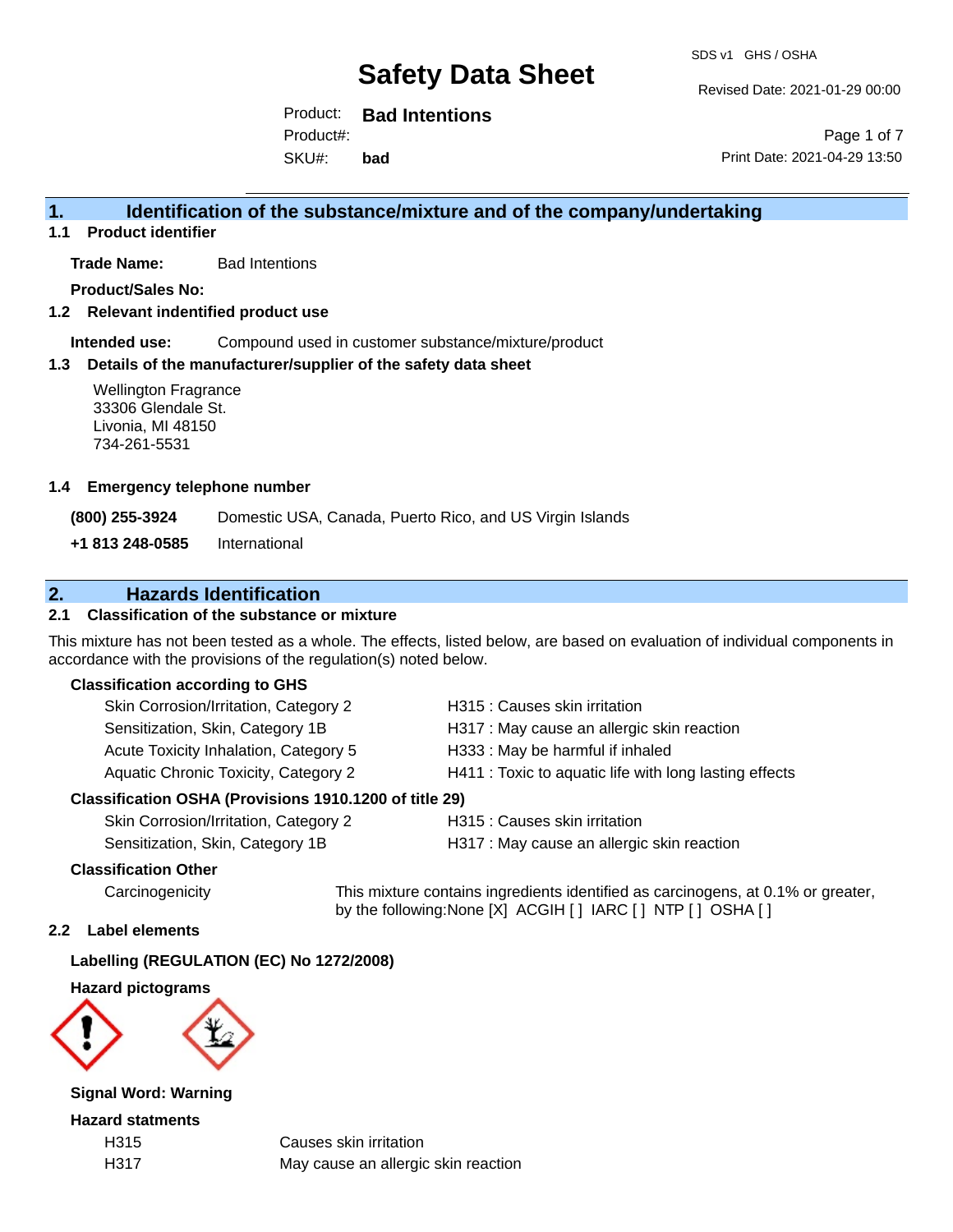SDS v1 GHS / OSHA

| Revised Date: 2021-01-29 00:00 |  |  |
|--------------------------------|--|--|
|                                |  |  |

|                                 | Product:                | <b>Bad Intentions</b>                                                   |                              |
|---------------------------------|-------------------------|-------------------------------------------------------------------------|------------------------------|
|                                 | Product#:               |                                                                         | Page 2 of 7                  |
|                                 | SKU#:                   | bad                                                                     | Print Date: 2021-04-29 13:50 |
|                                 |                         |                                                                         |                              |
| H333                            |                         | May be harmful if inhaled                                               |                              |
| H411                            |                         | Toxic to aquatic life with long lasting effects                         |                              |
| <b>Precautionary Statements</b> |                         |                                                                         |                              |
| <b>Prevention:</b>              |                         |                                                                         |                              |
| P <sub>264</sub>                |                         | Wash hands thoroughly after handling                                    |                              |
| P272                            |                         | Contaminated work clothing should not be allowed out of the workplace   |                              |
| P <sub>273</sub>                |                         | Avoid release to the environment                                        |                              |
| <b>Response:</b>                |                         |                                                                         |                              |
| $P302 + P352$                   |                         | IF ON SKIN: Wash with soap and water                                    |                              |
| $P304 + P312$                   |                         | IF INHALED: Call a POISON CENTER or doctor/physician if you feel unwell |                              |
| $P333 + P313$                   |                         | If skin irritation or a rash occurs: Get medical advice/attention       |                              |
| P362                            |                         | Take off contaminated clothing and wash before reuse                    |                              |
| P363                            |                         | Wash contaminated clothing before reuse                                 |                              |
| P391                            | <b>Collect Spillage</b> |                                                                         |                              |
| <b>Other Hazards</b>            |                         |                                                                         |                              |

**no data available**

# **3. Composition/Information on Ingredients**

## **3.1 Mixtures**

**2.3** 

This product is a complex mixture of ingredients, which contains among others the following substance(s), presenting a health or environmental hazard within the meaning of the UN Globally Harmonized System of Classification and Labeling of Chemicals (GHS):

| CAS#<br>Ingredient                  | EC#                                      | Conc.<br>Range | <b>GHS Classification</b>                                                           |  |
|-------------------------------------|------------------------------------------|----------------|-------------------------------------------------------------------------------------|--|
|                                     | 54464-57-2 $259-174-3$ 5 - 10 %          |                | H315; H317; H400; H410                                                              |  |
|                                     | Tetramethyl Acetyloctahydronaphthalenes  |                |                                                                                     |  |
| 105-95-3                            | 203-347-8                                | $5 - 10 \%$    | H401                                                                                |  |
| Ethylene brassylate                 |                                          |                |                                                                                     |  |
| 127-42-4                            | 204-842-1                                | $1 - 2 \%$     | H315; H320; H401; H411                                                              |  |
|                                     | Alpha-methyl-alpha-ionone                |                |                                                                                     |  |
| 115-95-7                            | 204-116-4                                | $0.1 - 1.0 %$  | H227; H315; H317; H320; H402                                                        |  |
| Linalyl Acetate                     |                                          |                |                                                                                     |  |
|                                     | <b>29461-13-0</b> 249-648-8  0.1 - 1.0 % |                | H316; H317; H401; H411                                                              |  |
|                                     |                                          |                | 2.a.,4a.a.,8.ß.)-Hexahydro-1,1,5,5-tetramethyl-2H-2,4a-methanonaphthalene-8(5H)-one |  |
|                                     | <b>32210-23-4</b> 250-954-9              |                | $0.1 - 1.0\%$ H303; H317; H401                                                      |  |
|                                     | 4-tert-Butylcyclohexyl acetate           |                |                                                                                     |  |
| 5989-27-5                           | 227-813-5                                | $0.1 - 1.0 \%$ | H226; H304; H315; H317; H400; H412                                                  |  |
| Limonene                            |                                          |                |                                                                                     |  |
| 78-70-6                             | 201-134-4                                | $0.1 - 1.0 \%$ | H227; H303; H315; H317; H319; H402                                                  |  |
| Linalool                            |                                          |                |                                                                                     |  |
| 70788-30-6                          | 274-892-7                                | $0.1 - 1.0 \%$ | H317                                                                                |  |
| Trimethyl-propylcyclohexanepropanol |                                          |                |                                                                                     |  |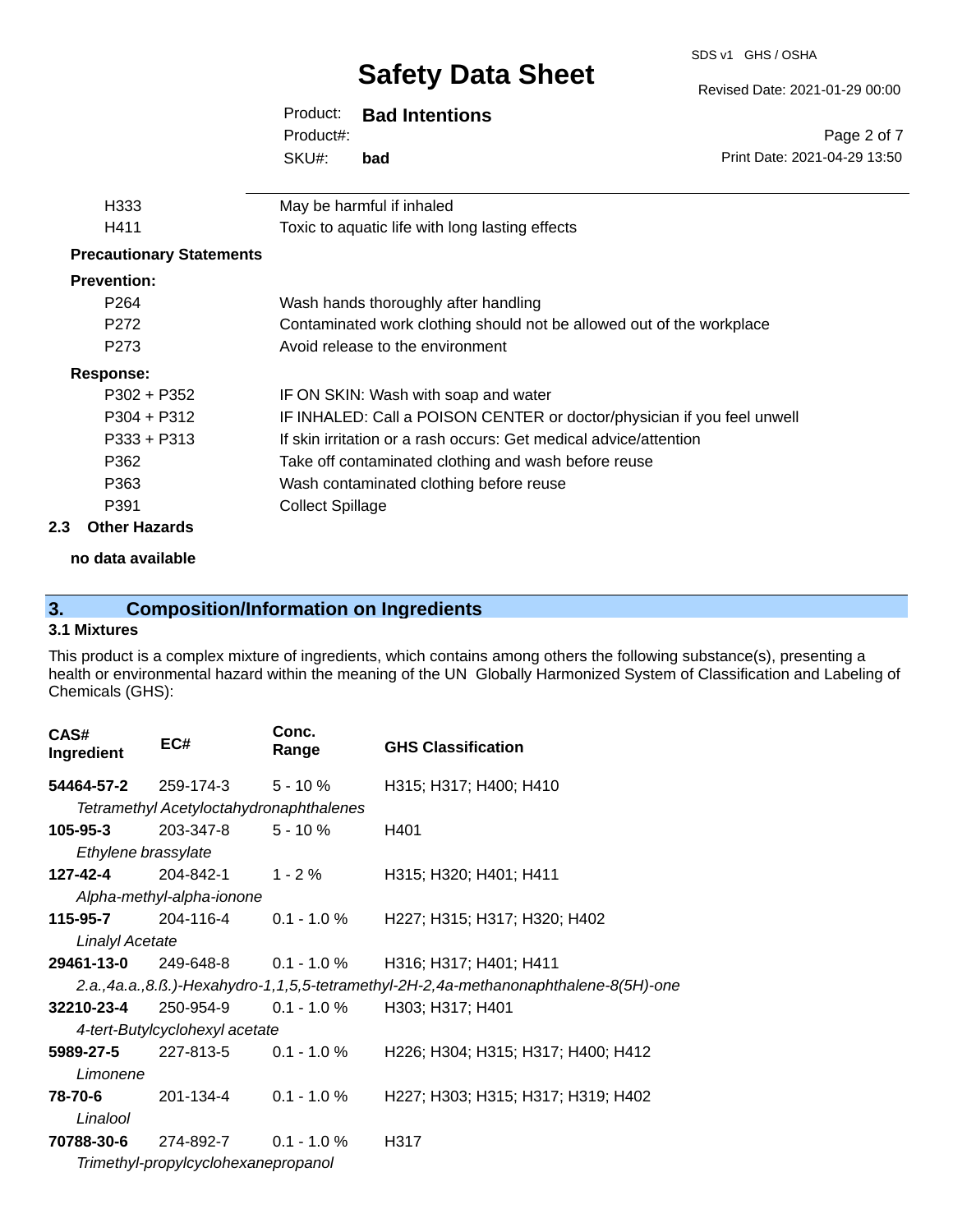#### Revised Date: 2021-01-29 00:00

# Product: **Bad Intentions**

Product#:

SKU#: **bad**

#### Page 3 of 7 Print Date: 2021-04-29 13:50

| CAS#<br>Ingredient                                                                          | EC#       | Conc.<br>Range   | <b>GHS Classification</b> |
|---------------------------------------------------------------------------------------------|-----------|------------------|---------------------------|
| $104 - 21 - 2$                                                                              | 203-185-8 | $0.1 - 1.0 \%$   | H317; H402                |
| p-Anisyl acetate                                                                            |           |                  |                           |
| 32388-55-9                                                                                  | 251-020-3 | $0.1$ - 1.0 $\%$ | H303; H317; H400; H410    |
| Acetyl cedrene                                                                              |           |                  |                           |
| See Section 16 for full text of GHS classification codes                                    |           |                  |                           |
| See Section 16 for full text of GHS classification codes which where not shown in section 2 |           |                  |                           |

Total Hydrocarbon Content (%  $w/w$ ) = 0.53

| 4.<br><b>First Aid Measures</b>                                                |                                                                                                               |  |  |
|--------------------------------------------------------------------------------|---------------------------------------------------------------------------------------------------------------|--|--|
| <b>Description of first aid measures</b><br>4.1                                |                                                                                                               |  |  |
| Inhalation:                                                                    | Remove from exposure site to fresh air and keep at rest.<br>Obtain medical advice.                            |  |  |
| <b>Eye Exposure:</b>                                                           | Flush immediately with water for at least 15 minutes.<br>Contact physician if symptoms persist.               |  |  |
| <b>Skin Exposure:</b>                                                          | Remove contaminated clothes. Wash thoroughly with water (and soap).<br>Contact physician if symptoms persist. |  |  |
| Ingestion:                                                                     | Rinse mouth with water and obtain medical advice.                                                             |  |  |
| 4.2 Most important symptoms and effects, both acute and delayed                |                                                                                                               |  |  |
| <b>Symptoms:</b>                                                               | no data available                                                                                             |  |  |
| Risks:                                                                         | Refer to Section 2.2 "Hazard Statements"                                                                      |  |  |
| 4.3 Indication of any immediate medical attention and special treatment needed |                                                                                                               |  |  |
| Treatment:                                                                     | Refer to Section 2.2 "Response"                                                                               |  |  |
| 5.<br><b>Fire-Fighting measures</b>                                            |                                                                                                               |  |  |
| <b>Extinguishing media</b><br>5.1                                              |                                                                                                               |  |  |
| Suitable:                                                                      | Carbon dioxide (CO2), Dry chemical, Foam                                                                      |  |  |
| Unsuitable                                                                     | Do not use a direct water jet on burning material                                                             |  |  |
|                                                                                | 5.2 Special hazards arising from the substance or mixture                                                     |  |  |
| During fire fighting:<br>5.3 Advice for firefighters                           | Water may be ineffective                                                                                      |  |  |
| <b>Further information:</b>                                                    | Standard procedure for chemical fires                                                                         |  |  |

# **6. Accidental Release Measures**

## **6.1 Personal precautions, protective equipment and emergency procedures**

Avoid inhalation and contact with skin and eyes. A self-contained breathing apparatus is recommended in case of a major spill.

### **6.2 Environmental precautions**

Keep away from drains, soil, and surface and groundwater.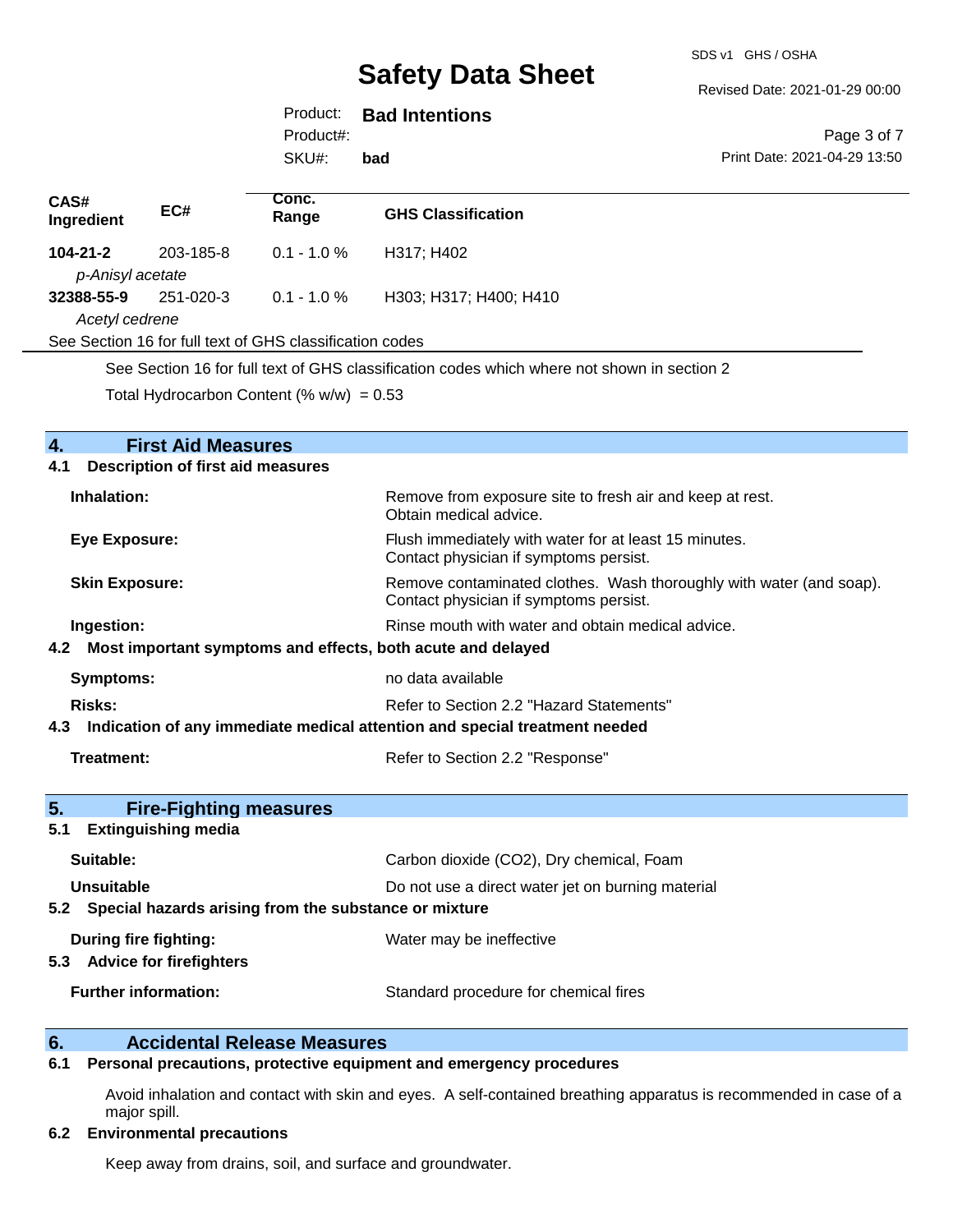#### Revised Date: 2021-01-29 00:00

#### Product: **Bad Intentions** Product#:

SKU#: **bad**

Page 4 of 7 Print Date: 2021-04-29 13:50

#### **6.3 Methods and materials for containment and cleaning up**

Clean up spillage promptly. Remove ignition sources. Provide adequate ventilation. Avoid excessive inhalation of vapors. Gross spillages should be contained by use of sand or inert powder and disposed of according to the local regulations.

#### **6.4 Reference to other sections**

Not Applicable

# **7. Handling and Storage**

#### **7.1 Precautions for safe handling**

Apply according to good manufacturing and industrial hygiene practices with proper ventilation. Do not drink, eat or smoke while handling. Respect good personal hygiene.

#### **7.2 Conditions for safe storage, including any incompatibilities**

Store in a cool, dry and ventilated area away from heat sources and protected from light in tightly closed original container. Avoid uncoated metal container. Keep air contact to a minimum.

#### **7.3 Specific end uses**

No information available

### **8. Exposure Controls/Personal Protection**

#### **8.1 Control parameters**

**Exposure Limits:** Contains no substances with occupational exposure limit values.

**Engineering Controls:** Use local exhaust as needed.

**8.2 Exposure controls - Personal protective equipment**

| Eye protection: | Tightly sealed goggles, face shield, or safety glasses with brow guards and side shields, etc. |
|-----------------|------------------------------------------------------------------------------------------------|
|                 | as may be appropriate for the exposure                                                         |

**Respiratory protection:** Avoid excessive inhalation of concentrated vapors. Apply local ventilation where appropriate.

**Skin protection:** Avoid Skin contact. Use chemically resistant gloves as needed.

## **9. Physical and Chemical Properties**

#### **9.1 Information on basic physical and chemical properties**

| Appearance:                  | Liquid                      |
|------------------------------|-----------------------------|
| Odor:                        | <b>Conforms to Standard</b> |
| Color:                       | Golden Yellow (G4)- (G6)    |
| <b>Viscosity:</b>            | Liquid                      |
| <b>Freezing Point:</b>       | Not determined              |
| <b>Boiling Point:</b>        | Not determined              |
| <b>Melting Point:</b>        | Not determined              |
| <b>Flashpoint (CCCFP):</b>   | >200 F (93.33 C)            |
| <b>Auto flammability:</b>    | Not determined              |
| <b>Explosive Properties:</b> | None Expected               |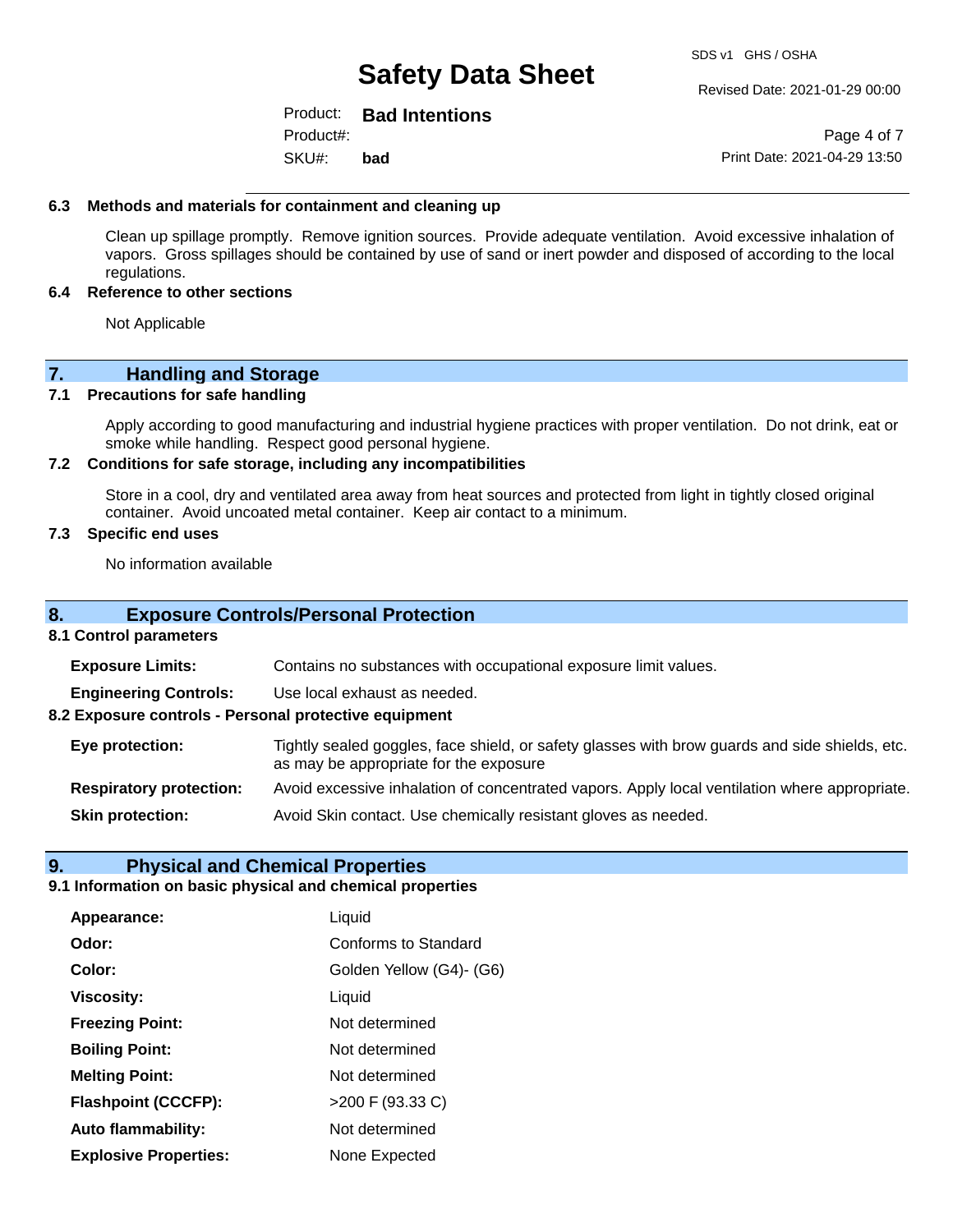#### Revised Date: 2021-01-29 00:00

# Product: **Bad Intentions** Product#:

SKU#: **bad**

Page 5 of 7 Print Date: 2021-04-29 13:50

| <b>Oxidizing properties:</b> | None Expected |
|------------------------------|---------------|
| Vapor Pressure (mmHg@20 C):  | 0.0076        |
| %VOC:                        | 0.54          |
| Specific Gravity @ 25 C:     | 0.9380        |
| Density @ 25 C:              | 0.9350        |
| Refractive Index @ 20 C:     | 1.4590        |
| Soluble in:                  | Oil           |

# **10. Stability and Reactivity**

| 10.1 Reactivity                         | None                                               |
|-----------------------------------------|----------------------------------------------------|
| <b>10.2 Chemical stability</b>          | Stable                                             |
| 10.3 Possibility of hazardous reactions | None known                                         |
| 10.4 Conditions to avoid                | None known                                         |
| 10.5 Incompatible materials             | Strong oxidizing agents, strong acids, and alkalis |
| 10.6 Hazardous decomposition products   | None known                                         |

# **11. Toxicological Information**

### **11.1 Toxicological Effects**

Acute Toxicity Estimates (ATEs) based on the individual Ingredient Toxicity Data utilizing the "Additivity Formula"

| Acute toxicity - Oral - (Rat) mg/kg                | Not classified - the classification criteria are not met |
|----------------------------------------------------|----------------------------------------------------------|
| Acute toxicity - Dermal - (Rabbit) mg/kg           | Not classified - the classification criteria are not met |
| Acute toxicity - Inhalation - (Rat) mg/L/4hr       | (LD50: 152.2686) May be harmful if inhaled               |
| <b>Skin corrosion / irritation</b>                 | Causes skin irritation                                   |
| Serious eye damage / irritation                    | Not classified - the classification criteria are not met |
| <b>Respiratory sensitization</b>                   | Not classified - the classification criteria are not met |
| <b>Skin sensitization</b>                          | May cause an allergic skin reaction                      |
| <b>Germ cell mutagenicity</b>                      | Not classified - the classification criteria are not met |
| Carcinogenicity                                    | Not classified - the classification criteria are not met |
| <b>Reproductive toxicity</b>                       | Not classified - the classification criteria are not met |
| Specific target organ toxicity - single exposure   | Not classified - the classification criteria are not met |
| Specific target organ toxicity - repeated exposure | Not classified - the classification criteria are not met |
| <b>Aspiration hazard</b>                           | Not classified - the classification criteria are not met |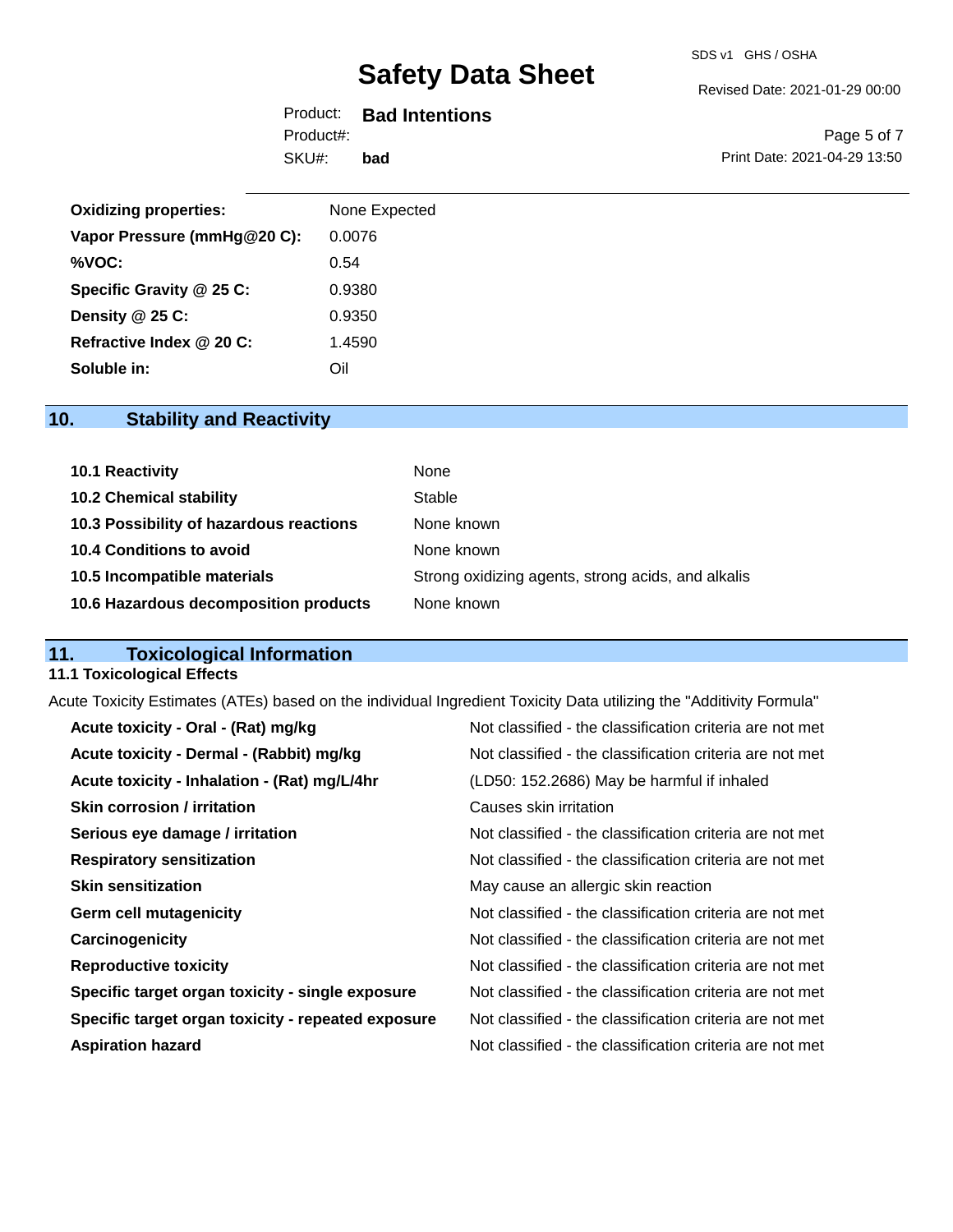SDS v1 GHS / OSHA

Revised Date: 2021-01-29 00:00

Print Date: 2021-04-29 13:50

Page 6 of 7

| Product:  | <b>Bad Intentions</b> |
|-----------|-----------------------|
| Product#: |                       |
| SKU#:     | bad                   |

**12. Ecological Information Acute acquatic toxicity**  $\qquad \qquad \qquad$  Not classified - the classification criteria are not met **Chronic acquatic toxicity Toxic to aquatic life with long lasting effects Toxicity Data on soil no data available no data available Toxicity on other organisms no data available 12.2 Persistence and degradability no data available 12.3 Bioaccumulative potential** no data available

**12.4 Mobility in soil 12.4 Mobility in soil 12.5 Other adverse effects** no data available

## **13. Disposal Conditions**

#### **13.1 Waste treatment methods**

**12.1 Toxicity**

Do not allow product to reach sewage systems. Dispose of in accordance with all local and national regulations. Send to a licensed waste management company.The product should not be allowed to enter drains, water courses or the soil. Do not contaminate ponds, waterways or ditches with chemical or used container.

# **14. Transport Information**

| <b>Marine Pollutant</b>                                       | Yes. Ingredient of greatest environmental impact:<br>54464-57-2 : (5 - 10 %) : Tetramethyl Acetyloctahydronaphthalenes |              |                                     |                 |               |
|---------------------------------------------------------------|------------------------------------------------------------------------------------------------------------------------|--------------|-------------------------------------|-----------------|---------------|
| <b>Regulator</b>                                              |                                                                                                                        | <b>Class</b> | <b>Pack Group</b>                   | <b>Sub Risk</b> | UN-nr.        |
| U.S. DOT (Non-Bulk)                                           |                                                                                                                        |              | Not Regulated - Not Dangerous Goods |                 |               |
| <b>Chemicals NOI</b>                                          |                                                                                                                        |              |                                     |                 |               |
| <b>ADR/RID (International Road/Rail)</b>                      |                                                                                                                        |              |                                     |                 |               |
| <b>Environmentally Hazardous</b><br>Substance, Liquid, n.o.s. |                                                                                                                        | 9            | $\mathbf{III}$                      |                 | <b>UN3082</b> |
| <b>IATA (Air Cargo)</b>                                       |                                                                                                                        |              |                                     |                 |               |
| <b>Environmentally Hazardous</b><br>Substance, Liquid, n.o.s. |                                                                                                                        | 9            | $\mathbf{III}$                      |                 | <b>UN3082</b> |
| <b>IMDG (Sea)</b>                                             |                                                                                                                        |              |                                     |                 |               |
| <b>Environmentally Hazardous</b><br>Substance, Liquid, n.o.s. |                                                                                                                        | 9            | $\mathbf{III}$                      |                 | UN3082        |

| 15.<br><b>Regulatory Information</b>                                 |                                                              |
|----------------------------------------------------------------------|--------------------------------------------------------------|
| <b>U.S. Federal Regulations</b>                                      |                                                              |
| <b>TSCA (Toxic Substance Control Act)</b>                            | All components of the substance/mixture are listed or exempt |
| 40 CFR(EPCRA, SARA, CERCLA and CAA)<br><b>U.S. State Regulations</b> | This product contains NO components of concern.              |
| <b>California Proposition 65 Warning</b>                             | This product contains the following components:              |